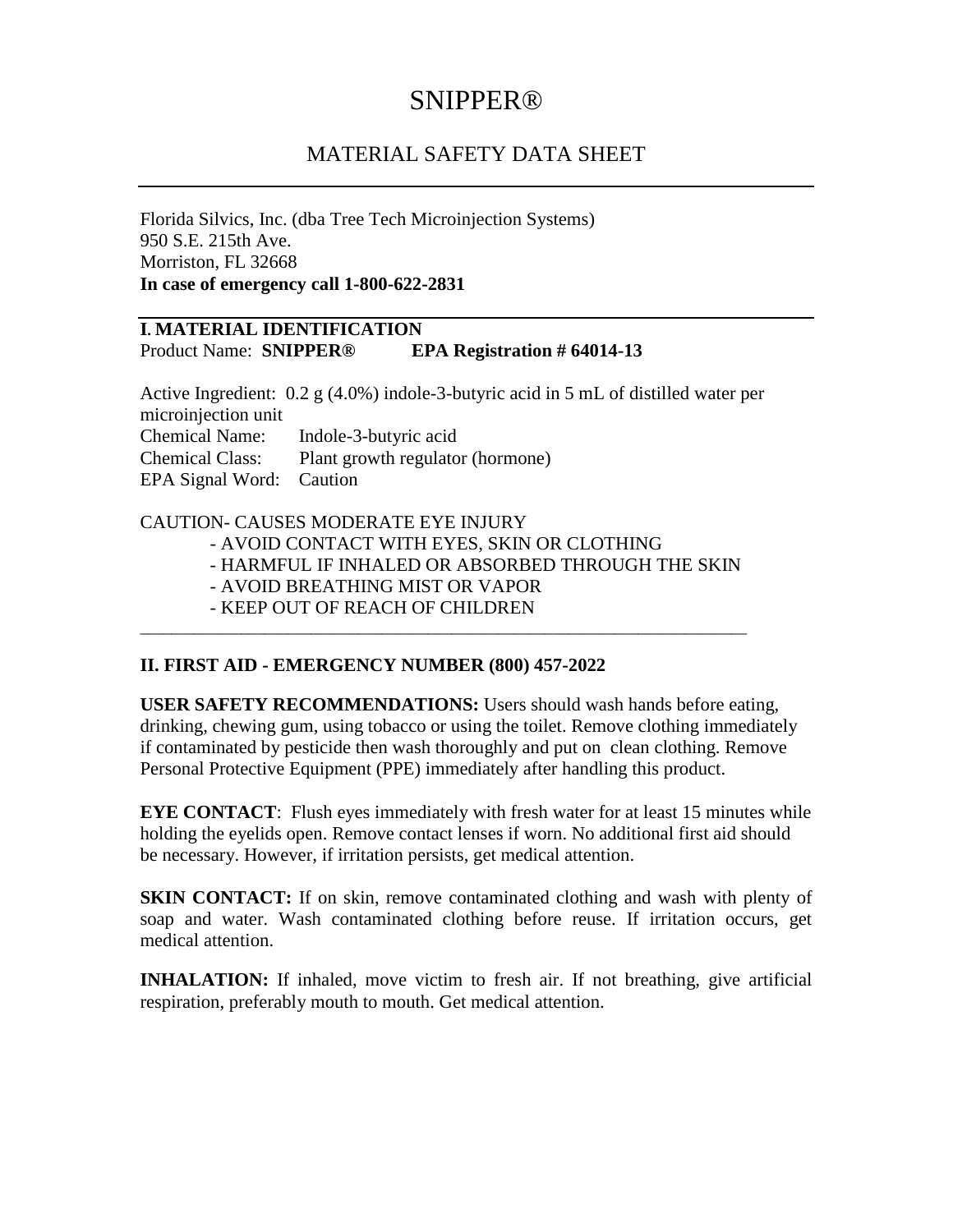Name: SNIPPER Page 2 of 3

**INGESTION:** If swallowed, drink 1 or 2 glasses of water (or milk) and induce vomiting by touching the back of throat with finger. If possible, contact a physician, Poison Control Center, or emergency center before inducing vomiting. Do not induce vomiting or give anything by mouth to an unconscious person. Take person and product container to the nearest emergency treatment center.

\_\_\_\_\_\_\_\_\_\_\_\_\_\_\_\_\_\_\_\_\_\_\_\_\_\_\_\_\_\_\_\_\_\_\_\_\_\_\_\_\_\_\_\_\_\_\_\_\_\_\_\_\_\_\_\_\_\_\_\_\_\_\_\_\_\_\_\_\_\_\_\_

## **III. PROTECTIVE EQUIPMENT**

**EYE PROTECTION:** Do not get this material in your eyes. Eye contact can be avoided by wearing chemical goggles.

**SKIN PROTECTION:** Applicators and other handlers must wear the appropriate Personal Protective Equipment (PPE) including water-proof, chemical-resistant gloves, long-sleeved shirt, long pants, and shoes with socks. Skin contact can be minimized by wearing protective clothing.

**RESPIRATORY PROTECTION:** No special respiratory protection is normally required. However, if operating conditions create airborne concentrations which exceed the recommended exposure standards the use of an approved respirator is required**.**

## **IV. FIRE PROTECTION**

FLASH POINT: n/a AUTOIGNITION: n/d/a FLAMMABILITY LIMITS: (% by volume in air): Lower:n/d/a Upper: n/d/a EXTINGUISHING MEDIA: water, multi-purpose dry chemical. FIRE FIGHTING PROCEDURES**:** Wear pull protective clothing and positive pressure self-contained breathing apparatus. Thoroughly wash all equipment after use.

\_\_\_\_\_\_\_\_\_\_\_\_\_\_\_\_\_\_\_\_\_\_\_\_\_\_\_\_\_\_\_\_\_\_\_\_\_\_\_\_\_\_\_\_\_\_\_\_\_\_\_\_\_\_\_\_\_\_\_\_\_\_\_\_\_\_\_\_\_\_\_\_\_\_\_\_\_\_

## **V. STORAGE, DISPOSAL, HANDLING AND REACTIVITY**

**STORAGE:** Store in a cool dry place. Do not contaminate water, food or feed by storage and disposal. Wastes resulting from use of this product may be disposed of on site or at an approved waste disposal facility. Do not reuse container. Dispose of all waste according to state and local regulations.

\_\_\_\_\_\_\_\_\_\_\_\_\_\_\_\_\_\_\_\_\_\_\_\_\_\_\_\_\_\_\_\_\_\_\_\_\_\_\_\_\_\_\_\_\_\_\_\_\_\_\_\_\_\_\_\_\_\_\_\_\_\_\_\_\_\_\_\_\_\_\_\_

**HANDLING:** Do not contaminate water when disposing of equipment wash waters. Do not apply directly to water, to areas where surface water is present, or intertidal areas below the mean high water mark.

**SKIN AND EYE PROTECTION:** Safety glasses recommended in operations involving chemicals. If prolonged or repeated skin contact occurs, gloves or other protection may be required.

**HAZARDOUS DECOMPOSITION PRODUCTS:** Combustion may produce carbon dioxide, nitrogen dioxide, and carbon monoxide.

STABILITY: Stable

**HAZARDOUS POLYMERIZATION:** Polymerization will not occur